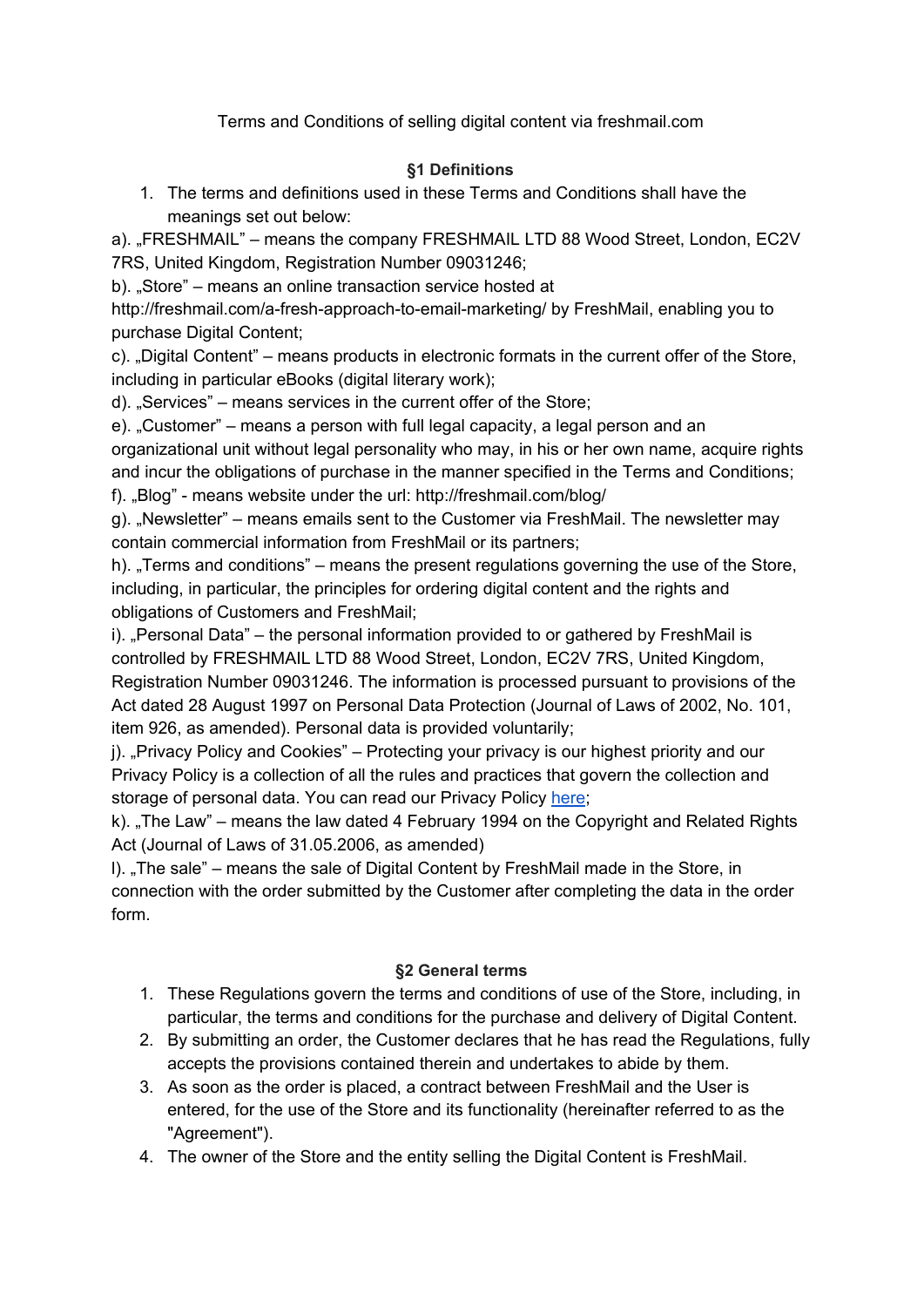- 5. Any works within the meaning of the Act contained in the Shop are subject to legal protection.
- 6. By using the Store, the Customer agrees not to use without permission the contents other than those specified in the Terms and Conditions.

### **§ 3 Store registration terms**

- 1. In order to place an order, the Customer should complete the fields of the order form located on the Store's website, providing all required information, including in particular the name and email address, and submitting all required consents and statements.
- 2. By selecting during the ordering process the field "I have read and accept the terms and conditions of the FreshMail Store", the Customer acknowledges that he has read, understood and accepts these Terms and Conditions and agrees to all of these Terms and Conditions.
- 3. The customer is required to provide real data in the registration form.
- 4. The customer acknowledges that during the use of the Store, including in particular during the Purchase, he may be asked to provide additional data, not included in the registration form, such as telephone number and VAT id necessary to issue an invoice.
- 5. The customer acknowledges that during the registration process, he must affirm that he agrees that FreshMail will store their personal data for the purposes of completing the Sales Agreement. The customer also declares that the he provided personal data voluntarily and that he has been informed of the right to request access, change and deletion of his personal data.
- 6. Upon completion of the personal data on the purchase form, the Customer will be automatically redirected to the payment page. Making a purchase is only possible through online payments. Purchase fees must be paid through the PayU payment system, made available upon completion of the Purchase Form. The Organizer is not responsible for the accuracy of the services provided by PayU.
- 7. Upon confirmation by FreshMail of the account creation, Customer acquires the right to use the functionality of the Store provided by FreshMail, in particular for acquiring the digital content currently in the sale. At the same time between FreshMail and the Customer a use of the Store agreement is formed.
- 8. An account can only be assigned to one Customer. A Customer may have only one account.
- 9. In the event of a change of personal data, the Customer is obliged to immediately update the personal data entered upon registration. Failure to update personal data may result in the failure of FreshMail to properly provide digital content and services.
- 10. The agreement can be terminated by FreshMail for important reasons, with a 7 (seven) days notice period. Important reasons are e.g. changes to the law
- 11. The Agreement may be terminated by FreshMail without notice in the event of a breach by the Customer of its obligations.

### **§4 Available digital content and it's purchase**

1. FreshMail within an online store presents digital content available for purchase.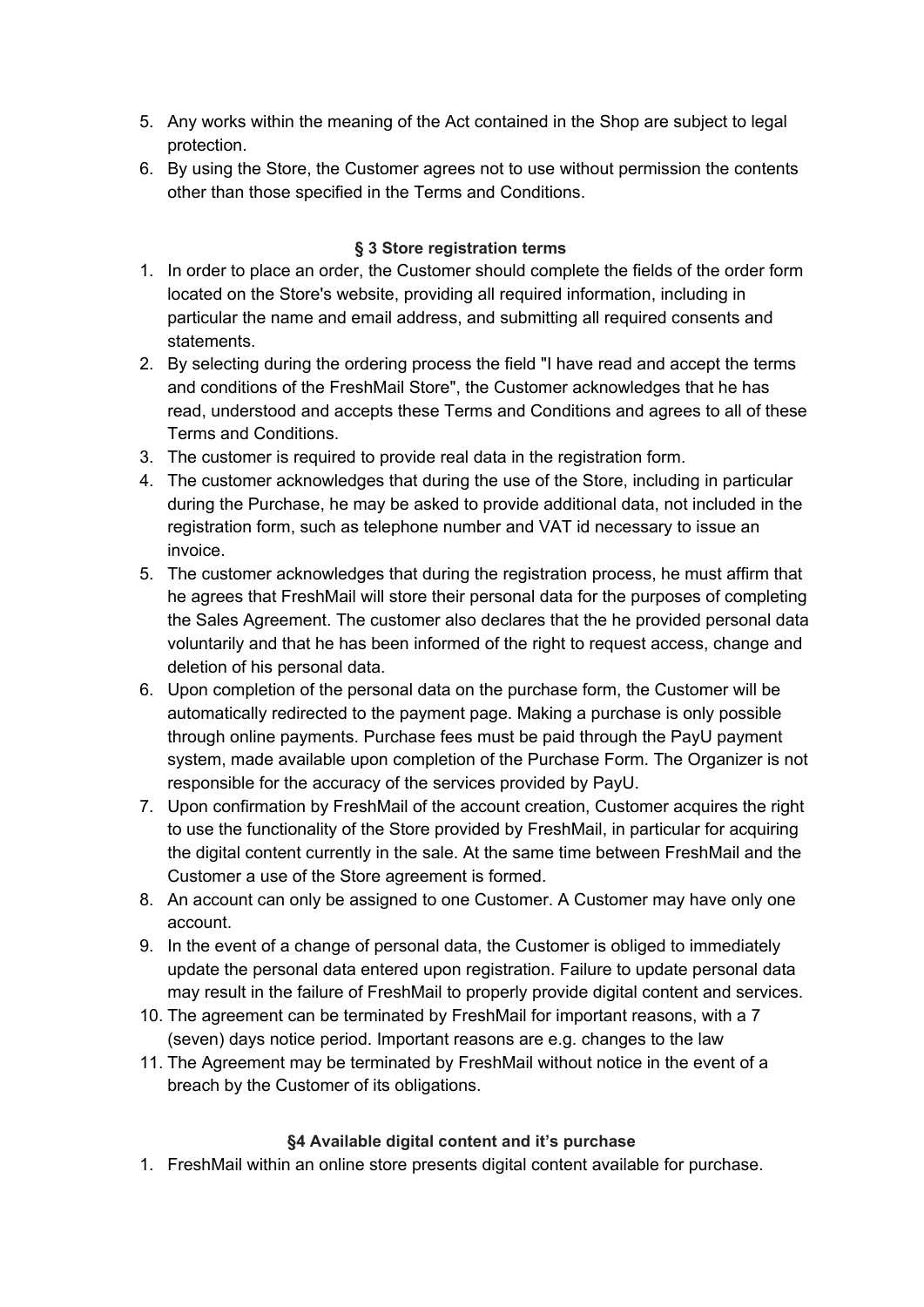- 2. Information about the digital content currently available on the Store is available on the Store's website.
- 3. Offers implementation after order is placed by the Customer follows the order of receipt of confirmed offers for particular Digital Content. Each Digital Content given in the Customer's order is subject to a separate offer.
- 4. In order to make an offer to buy the selected digital content, the Customer should complete purchase form with the personal information and then make a payment.
- 5. All prices quoted on the store's pages include VAT tax on goods and services.
- 6. Upon submission of the offer and the payment, the Customer will receive an email from FreshMail with a link to download the digital content.
- 7. Once the email mentioned in a previous sentence is sent, a digital content delivery Agreement is entered under the Terms and Conditions and the Addendums to these Terms and Conditions.
- 8. FreshMail reserves the right to refuse to sale Digital Content to Customer in the event of any breach of the Terms and Conditions or other applicable law.

### **§5 Privacy Policy and Cookies**

- 1. By registering on the Service, you agree to the processing of your personal data for the purpose of the performance of the Agreement, the Purchase, and for the purposes set out in the Privacy Policy and Cookies
- 2. Personal data is voluntarily provided by the Customer, however, lack of customer's consent to process personal data by FreshMail prevents the Service from being performed under the Agreement. You are fully responsible for providing false personal data.
- 3. Database administrator is FRESHMAIL LTD 88 Wood Street, London, EC2V 7RS, United Kingdom, Registration Number 09031246. FreshMail promises to protect Customer's privacy.
- 4. The information is processed pursuant to provisions of the Act dated 28 August 1997 on Personal Data Protection (Journal of Laws of 2002, No. 101, item 926, as amended).
- 5. The Customer personal data is processed to enable usage of the Store, purchase and for marketing purposes of FreshMail or its partners, including the newsletter to receive information about new digital content available and services and promotions.
- 6. The Customer has the right to inquire their data at any time, as well as the right to rectify them and request them to be removed.
- 7. FreshMail's Store use cookie files. The cookie files are used to collect information about when you visit our website, your browser type and version, your operating system, and other similar information. The cookie files include the data used to identify registered users. Our cookies do not include personal data.

### **§6 Complaints**

- 1. The customer may file a complaint regarding digital content.
- 2. The customer may submit a complaint by email at support@freshmail.com or to the FreshMail's address.
- 3. Complaints can be submitted within fourteen (14) days of the purchase date.